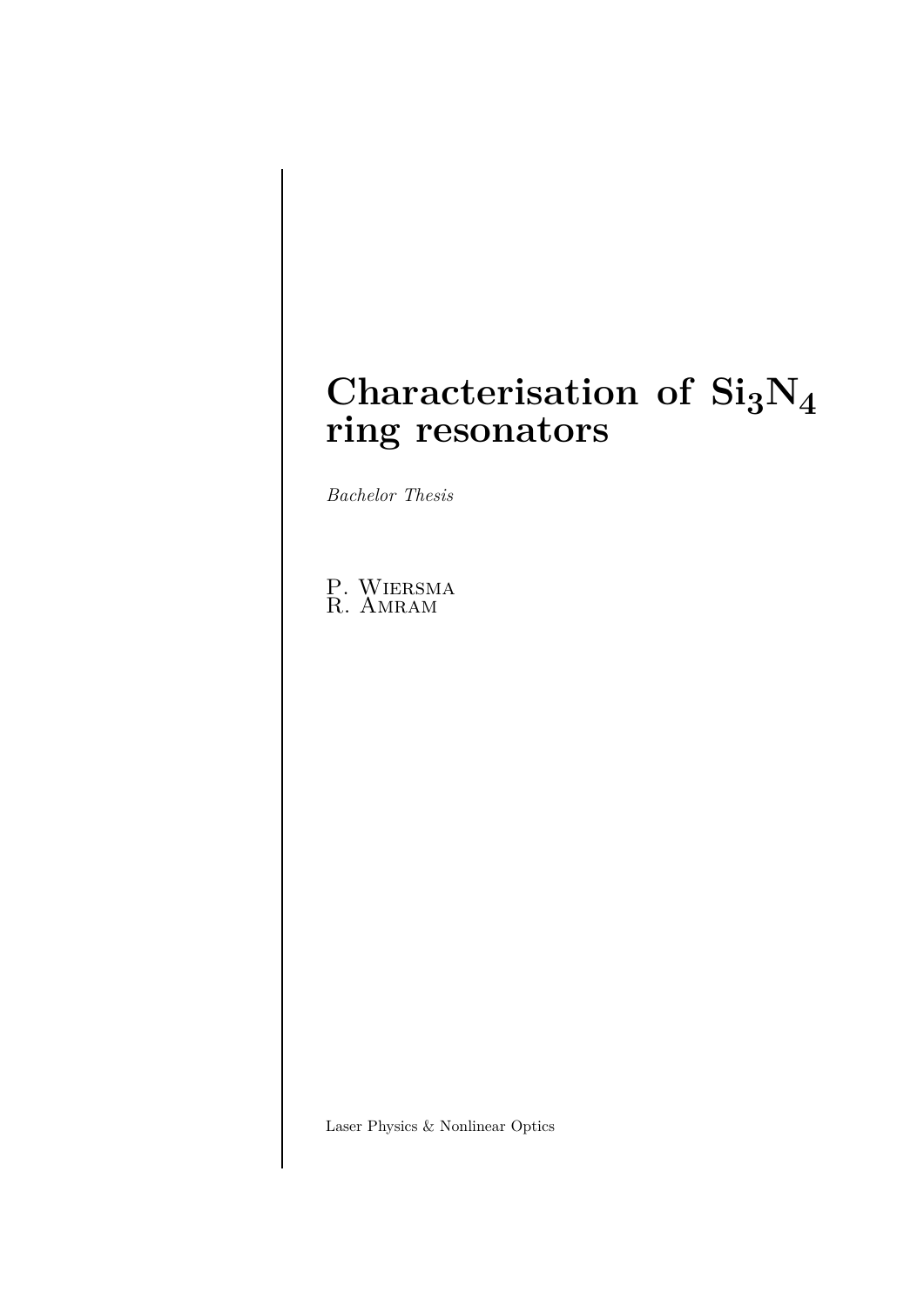#### **Abstract**

The characterisation of ring resonators has been carried out to explore the qualities of  $Si<sub>3</sub>N<sub>4</sub>$  as a medium for the confinement of light. Characterising ring resonators is an important first step in using these structures for research into nonlinear optical effects (such as Raman lasing) as the extent of the usability of the structures can be predicted. Raman lasing has been measured and characterised in other materials such as silica and silicon [\[1\]](#page-16-0)[\[2\]](#page-16-1), but either the losses are high or the nonlinear effects are hard to achieve in these materials. By using  $Si<sub>3</sub>N<sub>4</sub>$  as a medium, we introduce a favourable mode profile and very low losses which yields a high quality factor. A range of  $Si<sub>3</sub>N<sub>4</sub>$ ring resonators has been characterised in terms of free spectral range (FSR) and resonance width (FWHM), as such fully describing the operation of the system. Knowing the quality factor of the structure allows for a quantitative assessment of the possibilities for Raman lasing in  $Si_3N_4$ waveguides.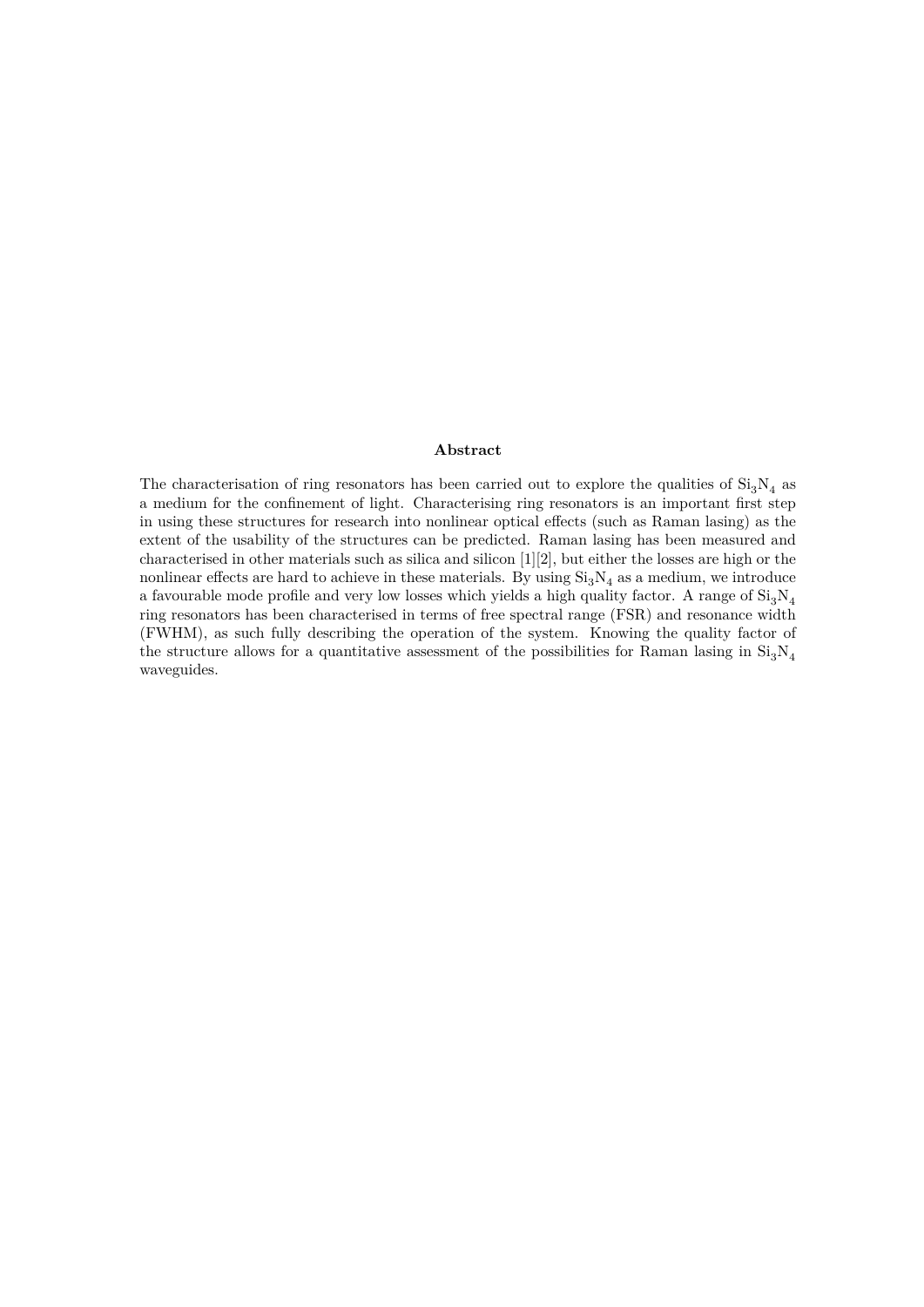# **Contents**

|              |         | Introduction                                                                                                     | $\bf{2}$                  |
|--------------|---------|------------------------------------------------------------------------------------------------------------------|---------------------------|
| $\mathbf{1}$ | Theory  |                                                                                                                  | 3                         |
|              | 1.1     |                                                                                                                  | 3                         |
|              | 1.2     |                                                                                                                  | $\overline{\phantom{a}3}$ |
|              |         | 1.2.1                                                                                                            | $-5$                      |
| $\mathbf 2$  |         | Experimental setup and diagnostics                                                                               | 7                         |
|              | 2.1     |                                                                                                                  | $\overline{7}$            |
|              |         |                                                                                                                  |                           |
|              | 2.2     |                                                                                                                  | 8                         |
|              |         | 2.2.1                                                                                                            | - 8                       |
|              |         | 2.2.2                                                                                                            | - 8                       |
|              | 2.3     |                                                                                                                  | 10                        |
| 3            | Results |                                                                                                                  | 11                        |
|              | 3.1     | Free spectral range $\ldots \ldots \ldots \ldots \ldots \ldots \ldots \ldots \ldots \ldots \ldots \ldots$        | 11                        |
|              | 32      | Full width half max $\ldots \ldots \ldots \ldots \ldots \ldots \ldots \ldots \ldots \ldots \ldots \ldots \ldots$ | 12                        |
|              |         | Discussion and Conclusion                                                                                        | 14                        |

### **[Bibliography](#page-15-0) 15**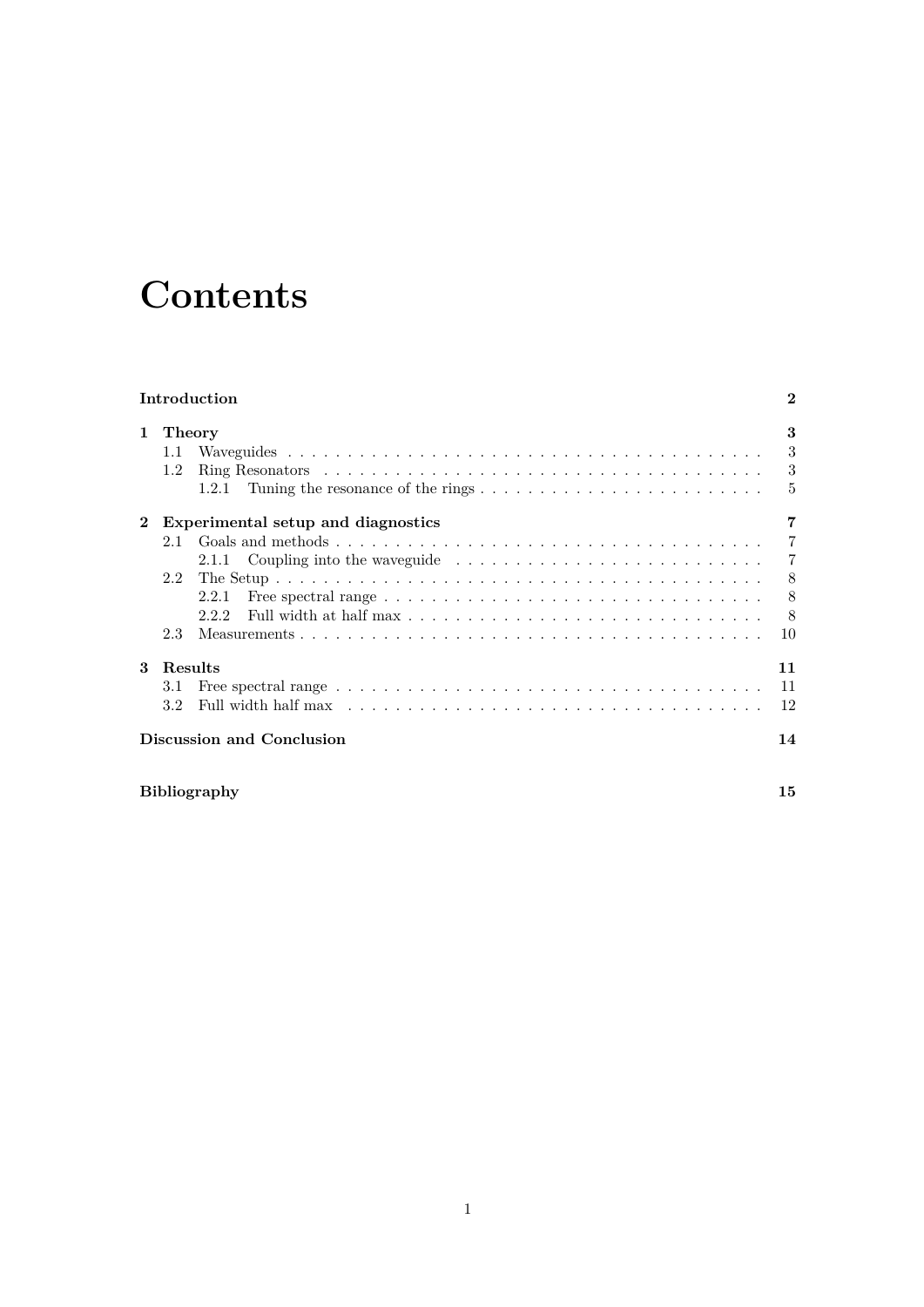# <span id="page-3-0"></span>**Introduction**

Low optical losses are generally desirable when designing waveguiding optical structures. Having low losses means that less energy is lost to absorption and scattering, allowing for more efficient operation. Also, an optical structure that presents low absorption losses will be more thermally stable, since these materials heat up less due to optical losses.

Integrated optics has become an important area of research, as well as industry. Active integrated components have been developed, but they are constructed from high-gain materials which in general absorb more light. Due to fabrication challenges, it is currently not feasible to fabricate chips using both active, high-gain, components and passive, transparent components. One solution is to use a low-gain transparent material, such as  $Si<sub>3</sub>N<sub>4</sub>$ , to create both active and passive components.

By using nonlinear effects, such as stimulated Raman emission, active components can be created in  $Si<sub>3</sub>N<sub>4</sub>$  waveguides. These components take the form of ring resonators, which are ringshaped waveguides, because they allow the buildup of the high intensities required for non-linear processes. In this report, a set of ring-resonators has been characterised and presented. Each of the rings is made up of a  $\text{Si}_3\text{N}_4$  core with  $\text{SiO}_2$  cladding on a Si wafer.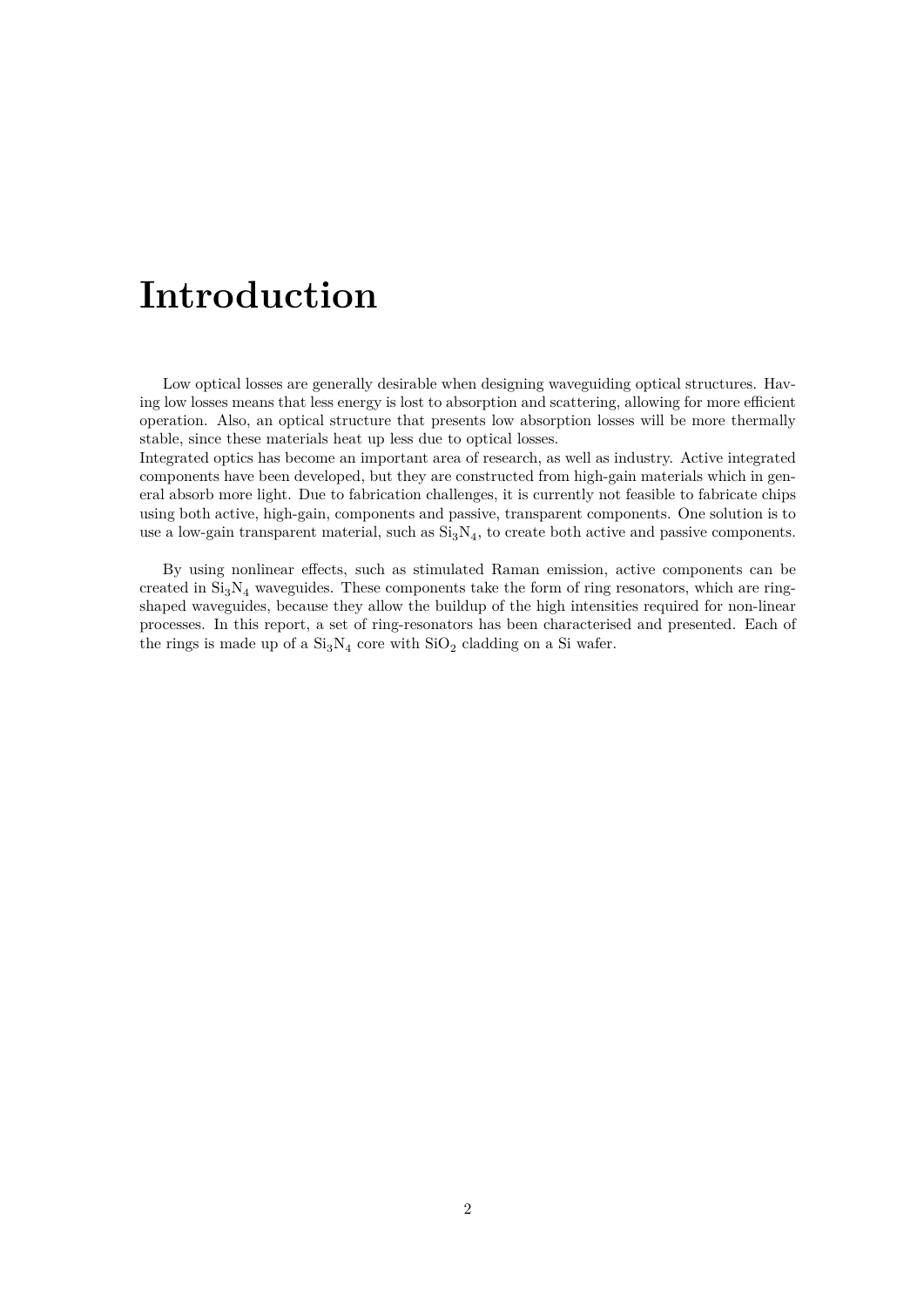## <span id="page-4-0"></span>**Chapter 1**

# **Theory**

### <span id="page-4-1"></span>**1.1 Waveguides**

In a waveguide light can be confined and guided. In its simplest form, it consists of two materials with different refractive indices, where the lower refractive index material (cladding) surrounds the higher refractive index material (core). If light travels through the core, it will reflect off the cladding through total internal reflection. Total internal reflection can only take place on an interface going from higher refractive index to lower refractive index[\[3\]](#page-16-2).

The most common example of a waveguide is the optical fiber. Fibers have a cylindrical geometry, containing a glass core surrounded by cladding made of a different type of glass with a slightly lower refractive index. Since the core and cladding are very thin (typically around  $1\mu$ m), they are fragile, so a protective mantle usually surrounds the cladding.

The light inside the waveguide interferes with itself after reflecting. Because of this interference process, the waveguide can only support certain sets of k-vectors. These are called modes. Each mode has its own transverse electric field distribution inside the waveguide, as caused by the interference pattern. Waveguides can be either single-mode or multi-mode, meaning they support only one mode or a variety of modes. The dimensions of the waveguide determine what modes are allowed. A bigger cross-section will support more modes.

The light in a waveguide is not completely confined to the core of the waveguide. In the vicinity of the core, an evanescent field will be present. This field decays exponentially with distance and is non-propagating. However, it can interact with nearby structures. For example, if two waveguides are placed very close to each other, light from one waveguide will leak into the other. This effect is called evanescent coupling and can be used to transfer (or couple) light from one waveguide into another. Evanescent coupling is a periodic process. Light will couple from one waveguide to another completely and the couple back into the first waveguide, because of destructive interference. The separation distance between the waveguide determines the overlapping field strength and therefore the coupling strength.

### <span id="page-4-2"></span>**1.2 Ring Resonators**

Ring resonators are ring-shaped waveguides, as can be seen in figure [1.1.](#page-5-0) Light is coupled into a ring resonator by e.g. evanescent coupling, usually by placing a straight waveguide close to the ring. To avoid destructive interference inside the ring, an integer number of the wavelength must fit inside the ring. On resonance, the light interferes constructively:

<span id="page-4-3"></span>
$$
\lambda_{allowed} = \frac{nL}{2\pi m} \tag{1.1}
$$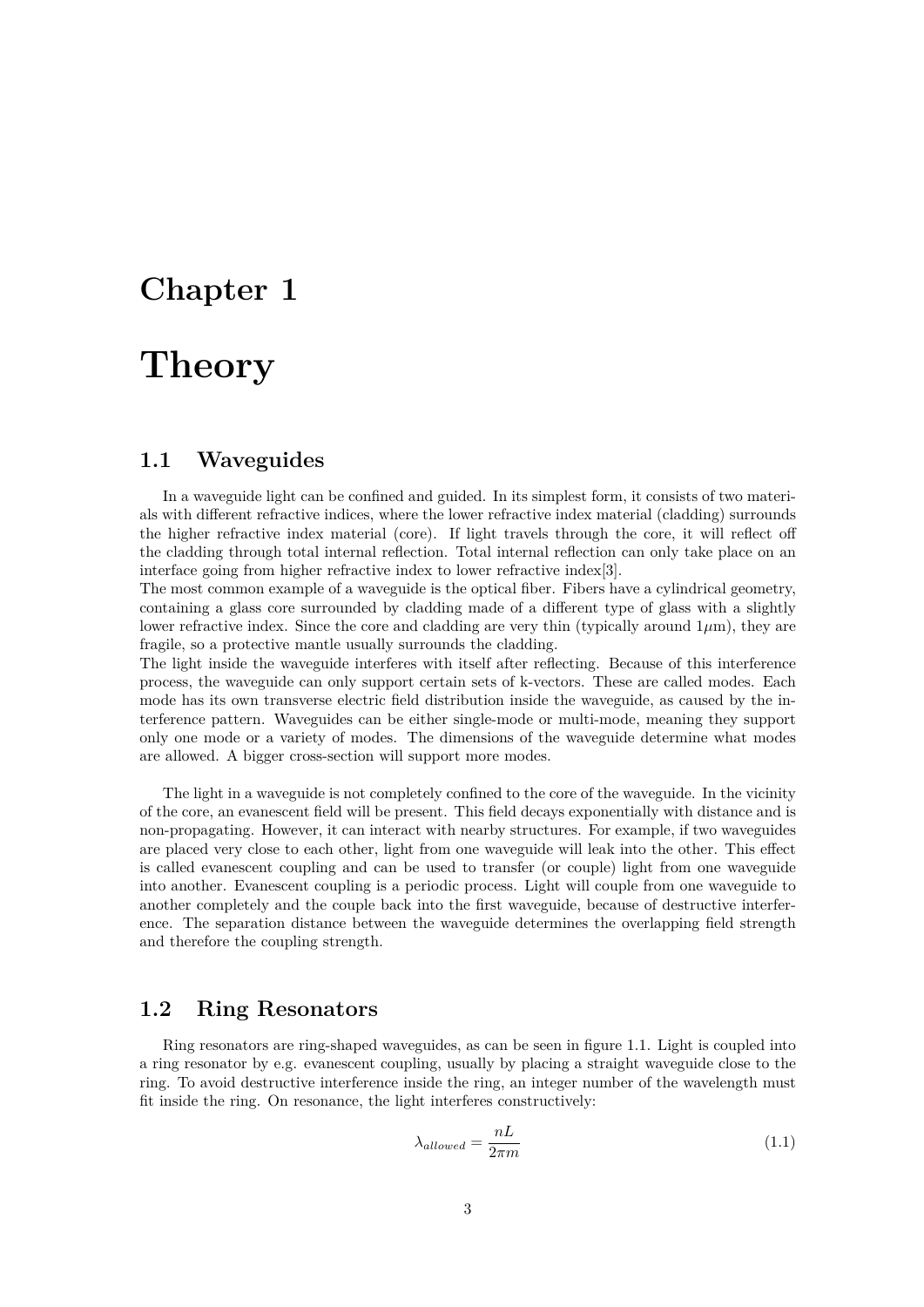where L is the physical path length, n is the refractive group index, m is an integer and  $\lambda$  is the wavelength. Light that does not satisfy this condition will interfere destructively inside the ring. This leads to a filtering behaviour.



<span id="page-5-0"></span>Figure 1.1: Picture of a ring resonator. The arrows indicate the transmission direction of the light. The thin lines indicate the coupling region and directions.

During each round trip, the light inside the ring experiences several types of losses. These include absorption losses, bending losses, coupling losses and scattering losses from material impurities. These losses can be incorporated in a power attenuation factor  $\alpha$  ( $\alpha = 1$  corresponds to a lossless ring).

There are three coupling regimes. Critical coupling occurs when the losses,  $\alpha$ , equal the coupling coefficient, *t*, of the ring. No light is transmitted through the waveguide. Light that passes the ring is of exactly the same magnitude, but 180 degrees out of phase, as the light being coupled out of the ring, hence all the light is lost in the ring. In this case the intensity buildup of the ring is highest.

When  $t < \alpha$ , the ring resonator is called undercoupled. The amount of light that couples out of the ring, back into the waveguide, is not of a sufficiently high intensity to interfere completely destructively with the light that passes the ring and gets transmitted through the waveguide. Therefore the intensity in the ring is lower than in the critical coupling case.

When  $t > \alpha$ , the ring is called overcoupled. Light will couple out of the ring, into the waveguide. When this happens, the light makes fewer round trips inside the ring. As a result, a larger spread in wavelengths can couple into the ring.

Transmission can be characterised by a single figure of merit, its finesse (F), which is defined as

<span id="page-5-1"></span>
$$
F = \frac{FSR}{FWHM},\tag{1.2}
$$

where FSR is the free spectral range of the ring (the spectral distance between two resonance peaks) and FWHM is the full width at half maximum of one of the peaks (the width of the peaks). Since the ring resonator is a cavity, the shape of a resonance peak is expected to be Lorentzian. The free spectral range can be calculated using:

<span id="page-5-2"></span>
$$
FSR = \frac{\lambda^2}{n_g L}, \text{ where } n_g = n_{eff} - \lambda \frac{\partial n_{eff}}{\partial \lambda} \tag{1.3}
$$

where  $\lambda$  is the wavelength at which the FSR is calculated,  $n_q$  is the refractive group index and L is the physical path length [\[4\]](#page-16-3). This formula is only valid for small dispersion, which is the case for  $Si<sub>3</sub>N<sub>4</sub>$  at the relevant wavelengths [\[5\]](#page-16-4).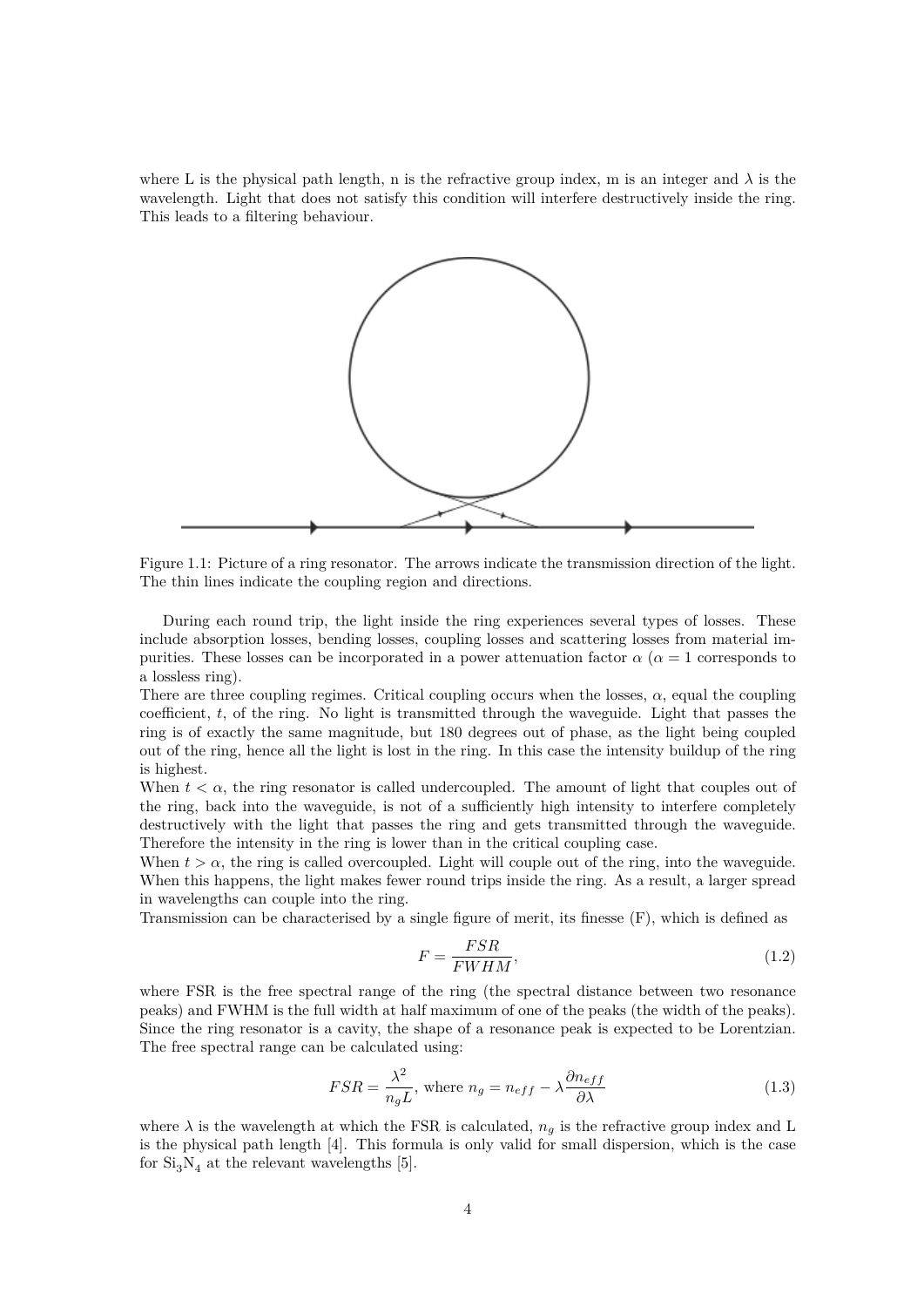In figure [1.2,](#page-6-1) the transmission goes to zero. This indicates critical coupling. If the system was undercoupled, the FWHM would not change, but the transmission would not go to zero. If the system was overcoupled, the FWHM would increase and the transmission would not go to zero.



<span id="page-6-1"></span>Figure 1.2: FSR and FWHM of a ring resonator.

Another important parameter of a ring resonator is the quality factor (Q-factor). It is a measure of the temporal confinement of light inside the ring resonator. It is defined as the ratio of the operating wavelength divided by the resonance width

$$
Q = \frac{\lambda}{FWHM},\tag{1.4}
$$

which can be rewritten using equations [1.2](#page-5-1) and [1.3](#page-5-2) to

$$
Q = \frac{L}{\lambda}F,\tag{1.5}
$$

The Q-factor determines the minimum required duration of light coupling into the ring in order to saturate the ring. This minimum time is called the cavity buildup time  $\tau_{cav}$ , and equals

$$
\tau_{cav} = \frac{\lambda Q}{2\pi c_0},\tag{1.6}
$$

where  $c_0$  is the vacuum speed of light [\[4\]](#page-16-3). The cavity buildup factor B is equal to

<span id="page-6-2"></span>
$$
B = \frac{F}{\pi} \tag{1.7}
$$

for low coupling coefficients between the ring and the waveguide[\[4\]](#page-16-3).

#### <span id="page-6-0"></span>**1.2.1 Tuning the resonance of the rings**

As seen from equation [\(1.1\)](#page-4-3), it is possible to tune the resonance peaks of the ring resonator by changing the optical path length. This can be achieved by e.g. heating the rings, as they will expand and their refractive index will change. The refractive index change decreases the optical path length, while the expansion increases the physical path length. The physical path length change due to expansion is effectively larger than the optical path length change due to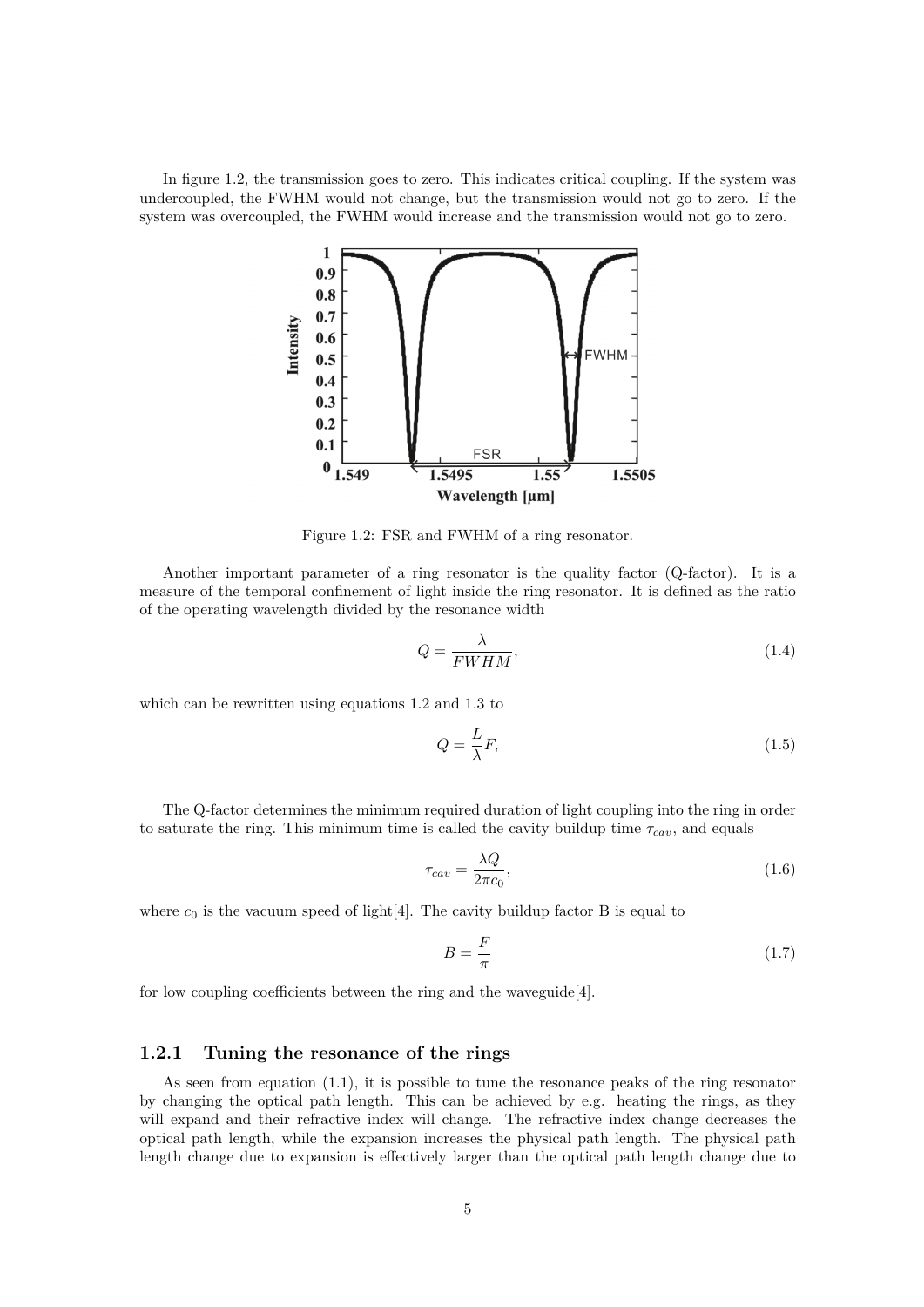refractive index change. The rings used in this research all contain gold heaters on top of part of the cladding of the ring (see fig. [1.3\)](#page-7-0). By applying a voltage across a heater, a current will flow, causing resistive heating of the heater. Since the size of the heaters depends on the size of the rings, the heater resistance will vary according to ring size.



Figure 1.3: Cross-sectional schematic of part of a ring with a heater on top. The grey area is the silicon wafer. The cladding layers of  $SiO<sub>3</sub>$ are green. The  $Si<sub>3</sub>N<sub>4</sub>$  core is blue. The yellow part on top is the gold heater.



<span id="page-7-1"></span><span id="page-7-0"></span>Figure 1.4: Picture of a ring brought into resonance by heating the ring. The ring is bright, as it is dissipating a lot of light. Two pens are connected to the heater pads (gold rounded squares), allowing a current to flow. Their reflections are visible in the silicon. Heaters are on the right half of each of the rings. Picture was taken with a silicon-based USB microscope. The laser used is a tunable, fiber amplified Nd:YAG laser.

Another way of heating the ring is by sending light into it. Due to absorption losses, the ring will dissipate heat when light is inside it. This causes the resonant wavelength to shift, so that the light in the waveguide will no longer enter the ring. For high power laser beams, this effect can cause problems when not properly corrected for.

The solution is to scan the laser wavelength upwards, allowing the system to reach a stable equilibrium [\[6\]](#page-16-5). Slowly scanning the laser wavelength upwards will cause the ring to heat up, so that its resonant wavelength will become shorter. As the scan progresses, the intensity inside the ring builds up, until the laser wavelength is equal to the resonant wavelength of the ring. At this point, the transmission through the waveguide is at a minimum. Increasing the laser wavelength any more will cause the pump to go out of resonance, decreasing the intensity and thus the absorption inside the ring, causing it to cool down which shifts the resonance wavelength downwards again, until the ring has cooled completely and is back to its initial resonance. A ring in resonance can be seen in fig. [1.4.](#page-7-1)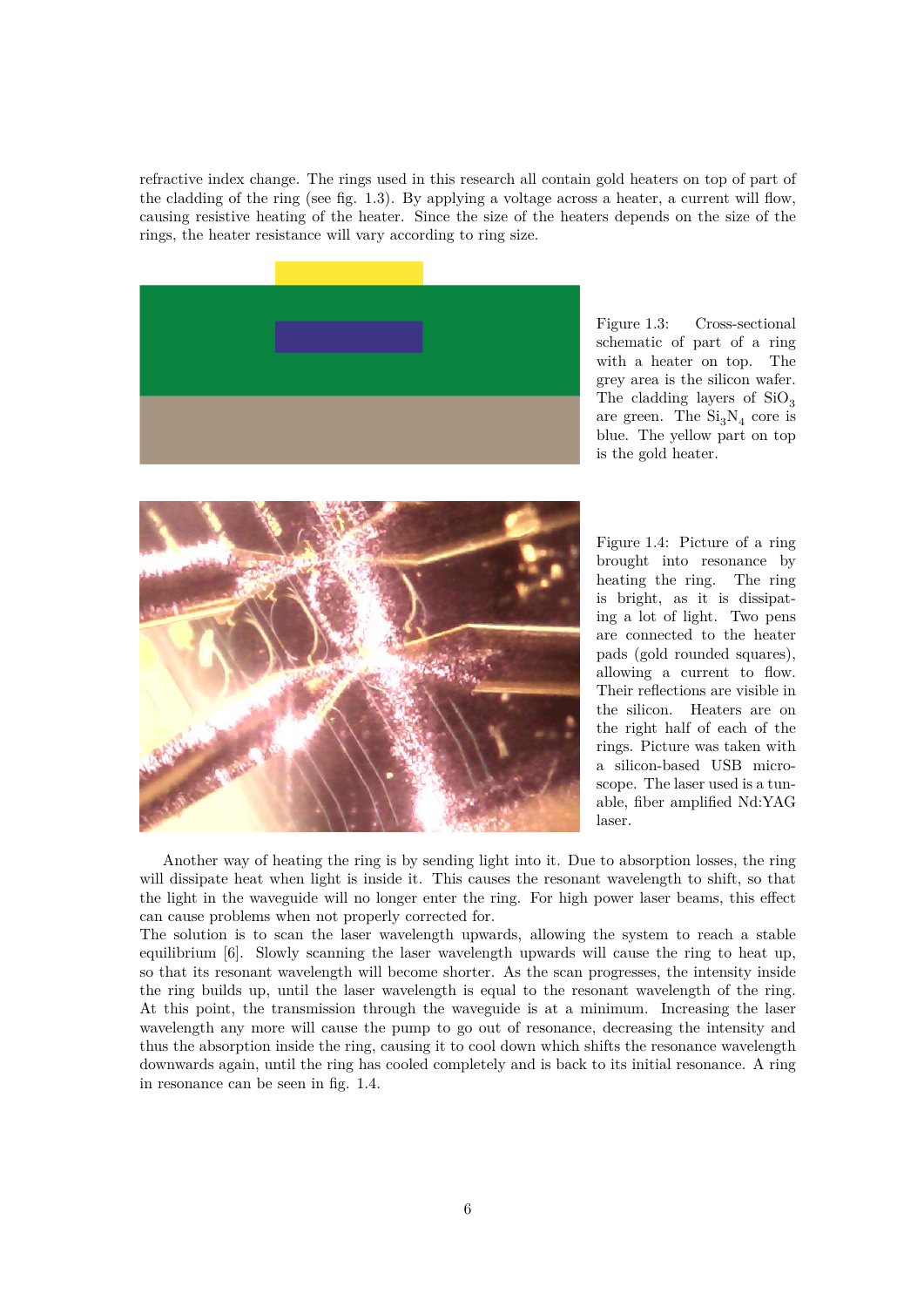## <span id="page-8-0"></span>**Chapter 2**

# **Experimental setup and diagnostics**

### <span id="page-8-1"></span>**2.1 Goals and methods**

The purpose of this assignment was to characterise  $Si<sub>3</sub>N<sub>4</sub>$  ring resonators. In order to do that, several optical parameters had to be measured. Determining the intensity buildup factor, B, that can be achieved in the ring resonators is of high importance, because it is a measure of the intensity inside the rings, relative to the intensity input of the waveguides, which can be measured independently. Having a high intensity in the ring will allow a variety of nonlinear optical effects to take place, specifically third-order effects such as Raman emission and four-wave mixing. As shown in equations [1.7](#page-6-2) and [1.2,](#page-5-1) the intensity buildup factor B can be determined by measuring the free spectral range and the bandwidth of the resonator modes of the rings.

For measuring the free spectral range, a broadband superluminescent diode (SLD) is used, in combination with an optical spectrum analyser (OSA). Unfortunately, the resolution of the OSA is not sufficiently high to determing the bandwidth of the resonator modes, so the width of the resonator modes is determined by scanning the wavelength of a spectrally narrowband laser over a resonance and measuring the FWHM of the output power as a function of the laser wavelength.

#### <span id="page-8-2"></span>**2.1.1 Coupling into the waveguide**

In order to perform the previously described measurements of the ring resonators, a sufficient amount of light needs to be coupled into the input waveguide. Two ways of coupling light into the waveguide will be described here.

The easiest method is to use a fiber-coupled (so-called pigtailed) source, without additional optics. By carefully aligning the end of the fiber very close (on the order of a wavelength) to the waveguide, light will couple into it. A high-precision three-axis translation stage was used to align the fiber close to the waveguide. However, even after carefully optimizing the alignment, the coupling efficiency was measured to be quite low, on the order of a few percent. We attribute the the low coupling to poor mode matching, i.e. that the spatial shape of the light exiting the fiber does not overlap properly with the spatial shape of the waveguide. !!!REFERENCE!!! The mode field diameter of the fiber is 7.2  $\mu$ m, while the mode field diameter of the waveguide is 1.5  $\mu$ m for a wavelength of 1050 nm.

An alternative method is to use a microscope objective. We selected an objective with a high numerical aperture (NA) in order to generate a small focal spot. By matching the NA of the objective to the NA of the waveguide, the coupling efficiency should increase significantly, as the mode overlap with the waveguide is much better than when using a non-matched fiber. The objective should be mounted on a three-axis translation stage in order to precisely control its position. This method does require some free-space optics (lens and mirrors), as the beam has to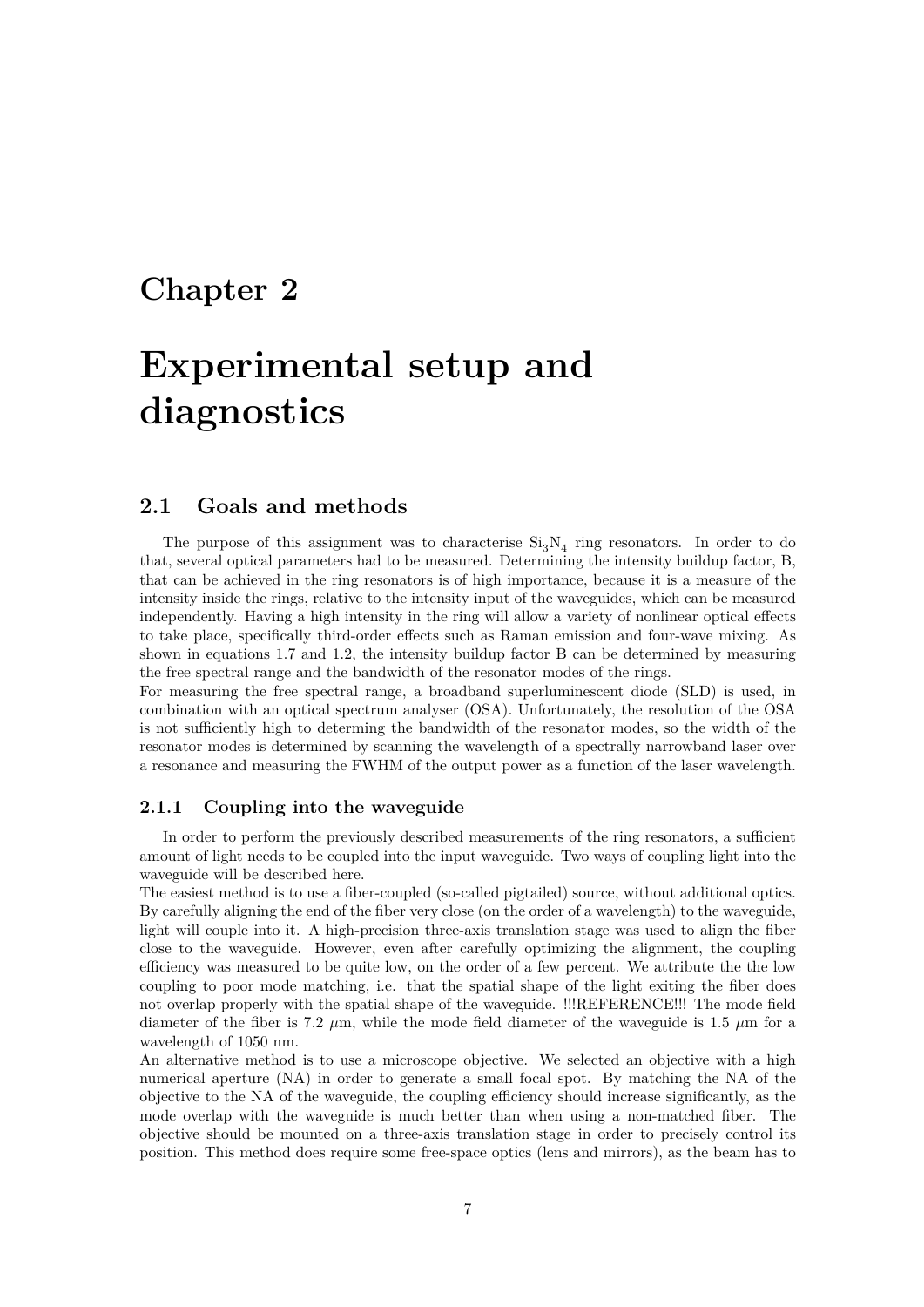be collimated. Also, the objective requires the beam to enter the objective at its center and with a zero incidence angle.

### <span id="page-9-0"></span>**2.2 The Setup**

#### <span id="page-9-1"></span>**2.2.1 Free spectral range**

In order to measure the free spectral range, light from an SLD is coupled into the waveguide using a fiber. The light exiting the waveguide is then collected using another fiber to guide it to an OSA for measuring its spectrum. The SLD has a center wavelength of about 1050 nm and a bandwidth of 50 nm. Depending on the optical roundtrip length of the inspected ring resonator, this measurement will show ten to a few hundred resonances superimposed on the broadband spectrum of the SLD. Measuring the spectral distance of these dips yields the free spectral range of the resonator.

The SLD is a Thorlabs SLD1050P; the OSA is an Ando AQ-6315A Optical Spectrum Analyzer. This setup is displayed in figure [2.1.](#page-9-3)



<span id="page-9-3"></span>Figure 2.1: Setup for measuring FSR. The SLD used is a Thorlabs SLD1050P; the OSA is an Ando AQ-6315A Optical Spectrum Analyzer.

#### <span id="page-9-2"></span>**2.2.2 Full width at half max**

In order to measure the width of a resonance dip, our initial approach was to use a fiber-coupled scanning Fabry-Pérot interferometer (FFP) (Micron optics FFP-TF2, F=350, FSR=9THz) in combination with the SLD. The FFP contains a piezo actuator to vary the distance between the mirrors and can therefore scan across a resonance. A fiber, connected to the SLD, couples light into the waveguide and the transmitted light collected on the other side of the waveguide is sent through the FFP. When scanning the FFP across a resonance, the transmitted intensity of the FFP is a convolution of the resonance and the transmission function of the FFP. After measuring the width of the convolution, the resonance width can be determined by deconvolution. The outgoing intensity is determined using an amplified silicon photodiode (PD) (Thorlabs PDA10A-EC). Unfortunately, in spite of serious experimental efforts, this method of measurement did not work. No light was transmitted through the FFP. Even when coupling the SLD directly to the FFP, any light exiting the FFP did not have a high enough intensity to show a signal above the noise level of the PD, or to show signal above noise on the OSA. A possible reason for this is that not enough light is transmitted through the FFP to be measured by the photodiode. The SLD is a broadband source, so its spectral density is very low. The FFP has a narrow transmission peak,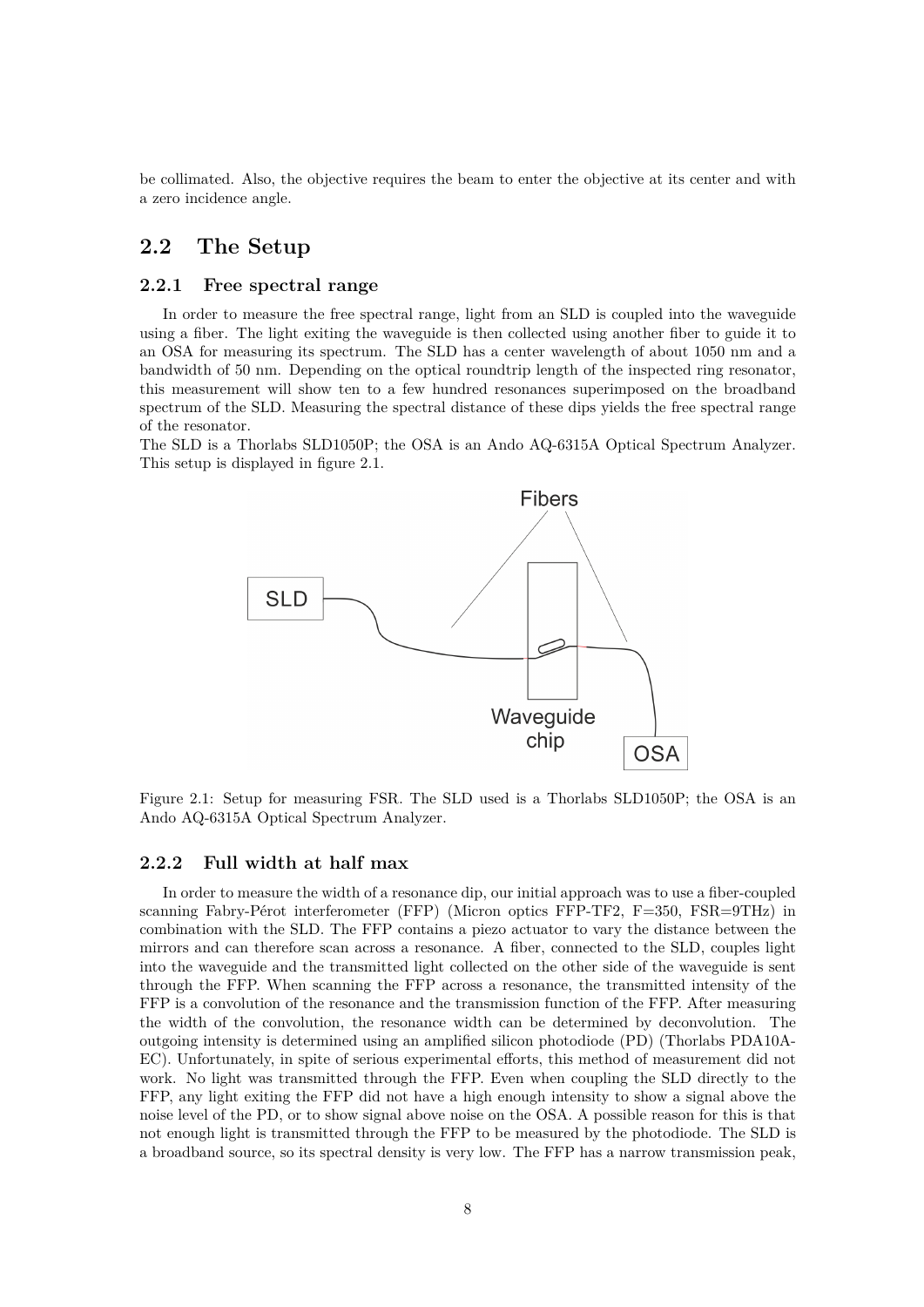so almost all of the light is reflected rather than transmitted  $(1/F\%$  of the light). This setup is displayed in figure [2.2.](#page-10-0)



<span id="page-10-0"></span>Figure 2.2: Setup for measuring FWHM. The SLD used is a Thorlabs SLD1050P; the FFP is a (Micron optics FFP-TF2, F=350, FSR=9THz); the PD is a Thorlabs PDA10A-EC.

A second method that was attempted for measuring the FWHM is tuning a narrowband continuous wave (CW) laser. The laser that we selected is a tunable fiber-amplified Nd:YAG laser operating at a wavelength of 1064 nm. The tuning range of the laser is about 0.06 nm. The light is coupled into the waveguide using a microscope objective. The microscope objective has an NA of 0.65 and a magnification of 40X. The resonance of the ring is tuned, as described in section [1.2.1,](#page-6-0) because of the limited tuning of the laser. First, It is tuned to a minimum transmission, which is the center of the resonance dip. Then the laser wavelength is scanned in a controlled manner across the resonance. The power of the light is recorded using the OSA. An OSA was used rather than a photodiode, because the OSA measures over a wavelength range, showing when the laser mode-hops. This setup is displayed in figure [2.3.](#page-10-1)



<span id="page-10-1"></span>Figure 2.3: Improved setup for measuring FWHM. The laser is a tunable fiber-amplified Nd:YAG laser at 1064 nm; the OSA is an Ando AQ-6315A Optical Spectrum Analyzer; the objective has an NA of 0.65 and a magnification of 40X.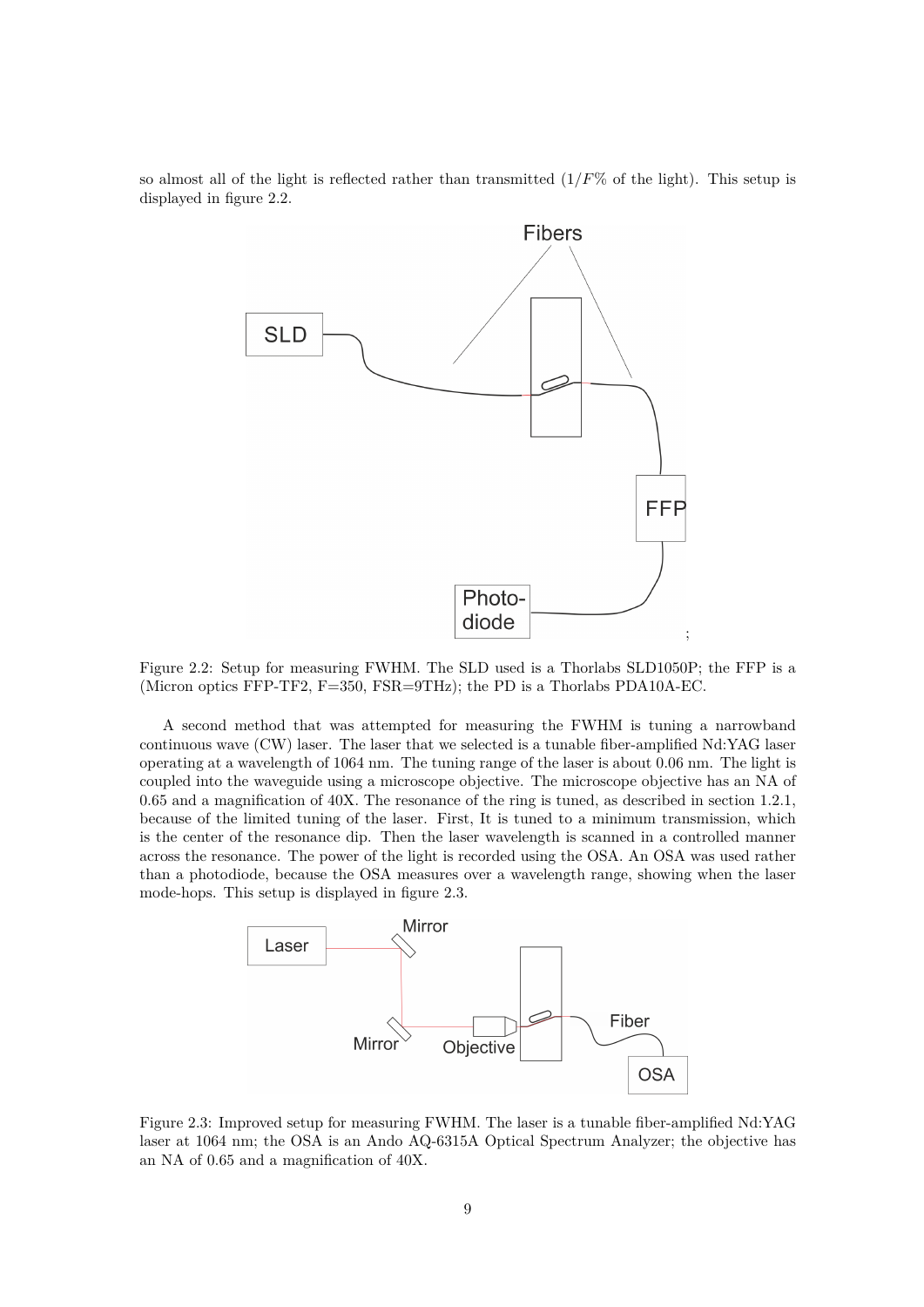### <span id="page-11-0"></span>**2.3 Measurements**

Three rings are going to be characterised. Their geometries are different from the simple ring resonator geometry shown in figure [1.1.](#page-5-0) They are racetrack-shaped; two half-circles with straight sections in between. The input/output waveguide is aligned with one of these straight sections, allowing coupling over a longer length which increases the coupling coefficient between the ring and the waveguide. In addition to the input-output waveguide, some of the rings also contain a drop-port waveguide. This is a waveguide which couples to the other side of the ring, where it can accept light coming from the ring, as shown in figure [2.4.](#page-11-1)



<span id="page-11-1"></span>Figure 2.4: Geometry of used ring resonators.

The drop port does not influence the measurements of the FSR or the FWHM. The specifications of the rings are

| $\lim_{x \to \infty}$ | Coupling length $(\mu m)$ | Radius $(\mu m)$ | Calculated FSR (nm) |
|-----------------------|---------------------------|------------------|---------------------|
|                       | 100                       | 50               | 1.29                |
|                       | 250                       | 50               | 0.82                |
|                       | 300                       | 250              | 0.31                |

<span id="page-11-2"></span>Table 2.1: Specifications of characterised rings. The FSR of the rings in table [2.1](#page-11-2) is calculated using equation [\(1.3\)](#page-5-2).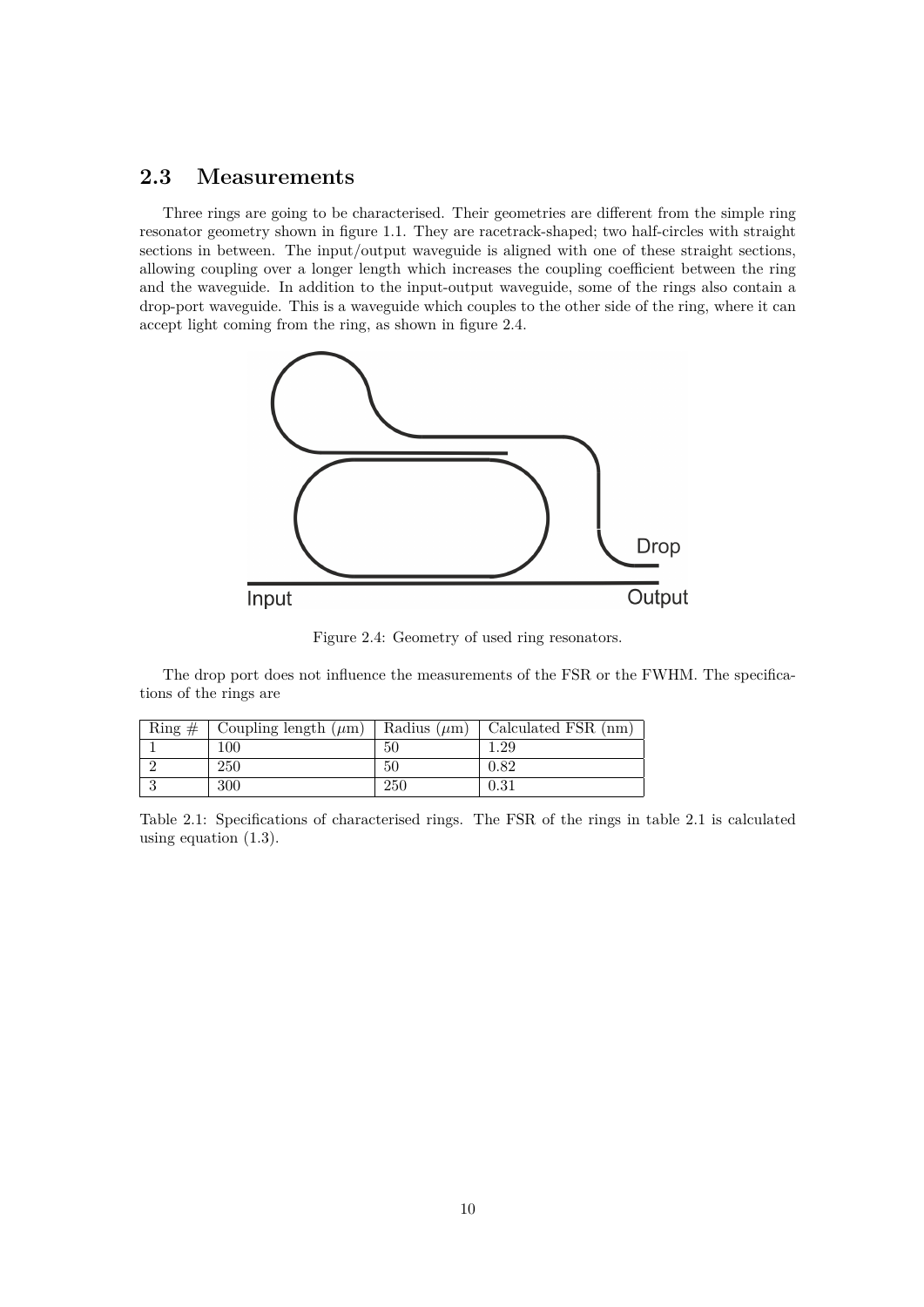## <span id="page-12-0"></span>**Chapter 3**

# **Results**

A brief overview of the specifications of the ring resonator structures.

### <span id="page-12-1"></span>**3.1 Free spectral range**

The free spectral range of each of the rings in table [2.1](#page-11-2) has been determined, using the methods described in section [2.2.1.](#page-9-1) In figure [3.1,](#page-12-2) part of the transmission spectrum of ring 1 is shown. This is a typical spectrum for these measurements. Part of the spectrum of the light exiting the drop port of the first ring is shown in [3.2.](#page-13-1) As expected, the dips in the transmission are seen as peaks in the drop port.



<span id="page-12-2"></span>Figure 3.1: Transmission spectrum of the light exiting ring 1. The light source is an SLD. The spectrum has been recorded using an OSA.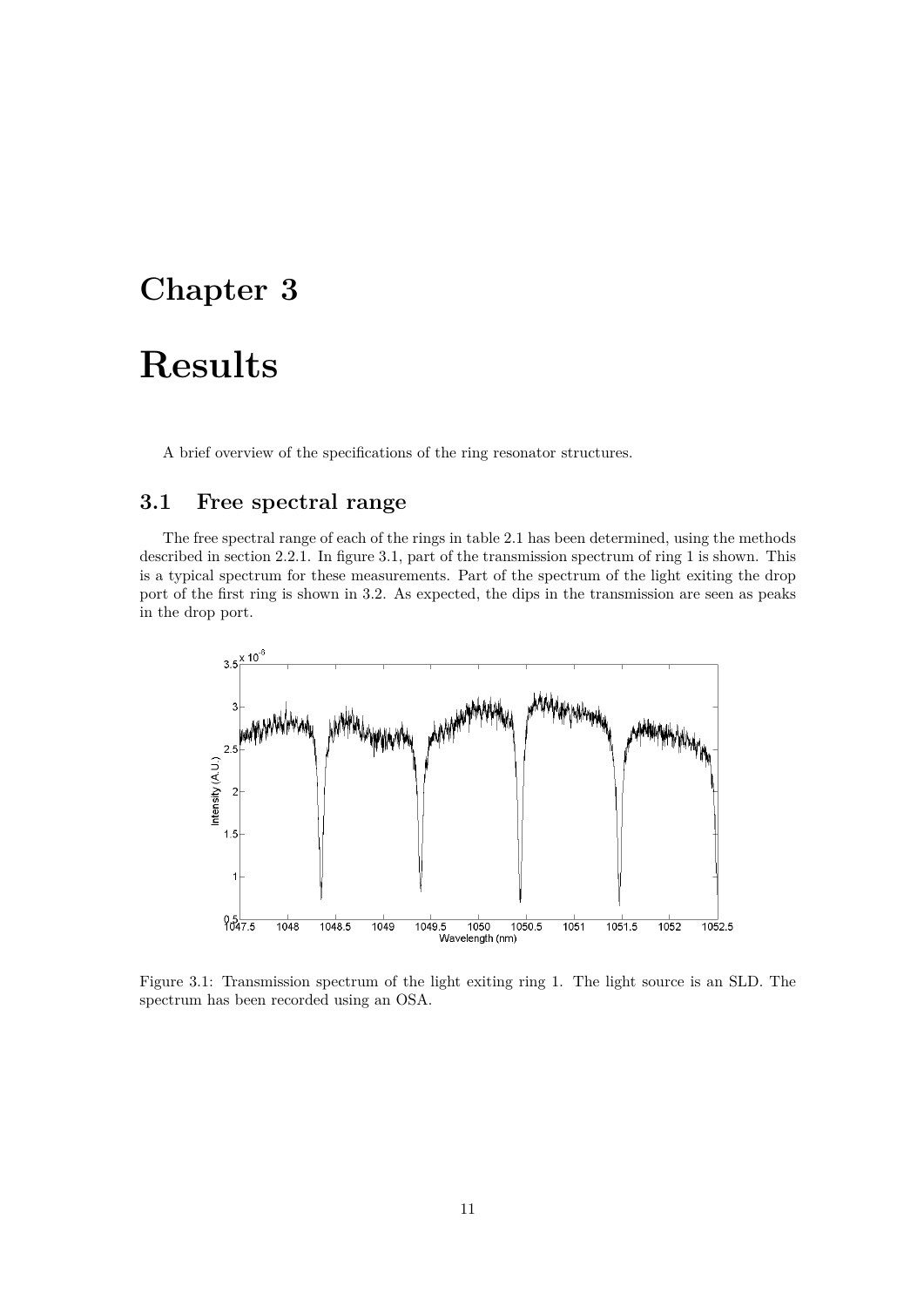

<span id="page-13-1"></span>Figure 3.2: Spectrum of the drop port of the light exiting ring 1.

In table [3.1,](#page-13-2) the measured FSR of each of the three rings is given.

| $\mathrm{Ring}\,\,\#$ | Coupling length $(\mu m)$ | Radius $(\mu m)$ | Calculated FSR (nm) | Measured FSR (nm) |
|-----------------------|---------------------------|------------------|---------------------|-------------------|
|                       | 100                       | 50               | 1.29                | 1.04              |
|                       | 250                       | 50               | 0.82                | 0.65              |
|                       | 300                       | 250              | 0.31                | 0.24              |

<span id="page-13-2"></span>Table 3.1: Measurements of the FSR of the rings.

### <span id="page-13-0"></span>**3.2 Full width half max**

The FWHM of rings 2 and 3 in table [2.1](#page-11-2) has been determined, using the methods described in section [2.2.2.](#page-9-2) In figures [3.3](#page-13-3) and [3.4,](#page-14-0) resonance dips can be observed.



<span id="page-13-3"></span>Figure 3.3: Resonance dip of ring 2.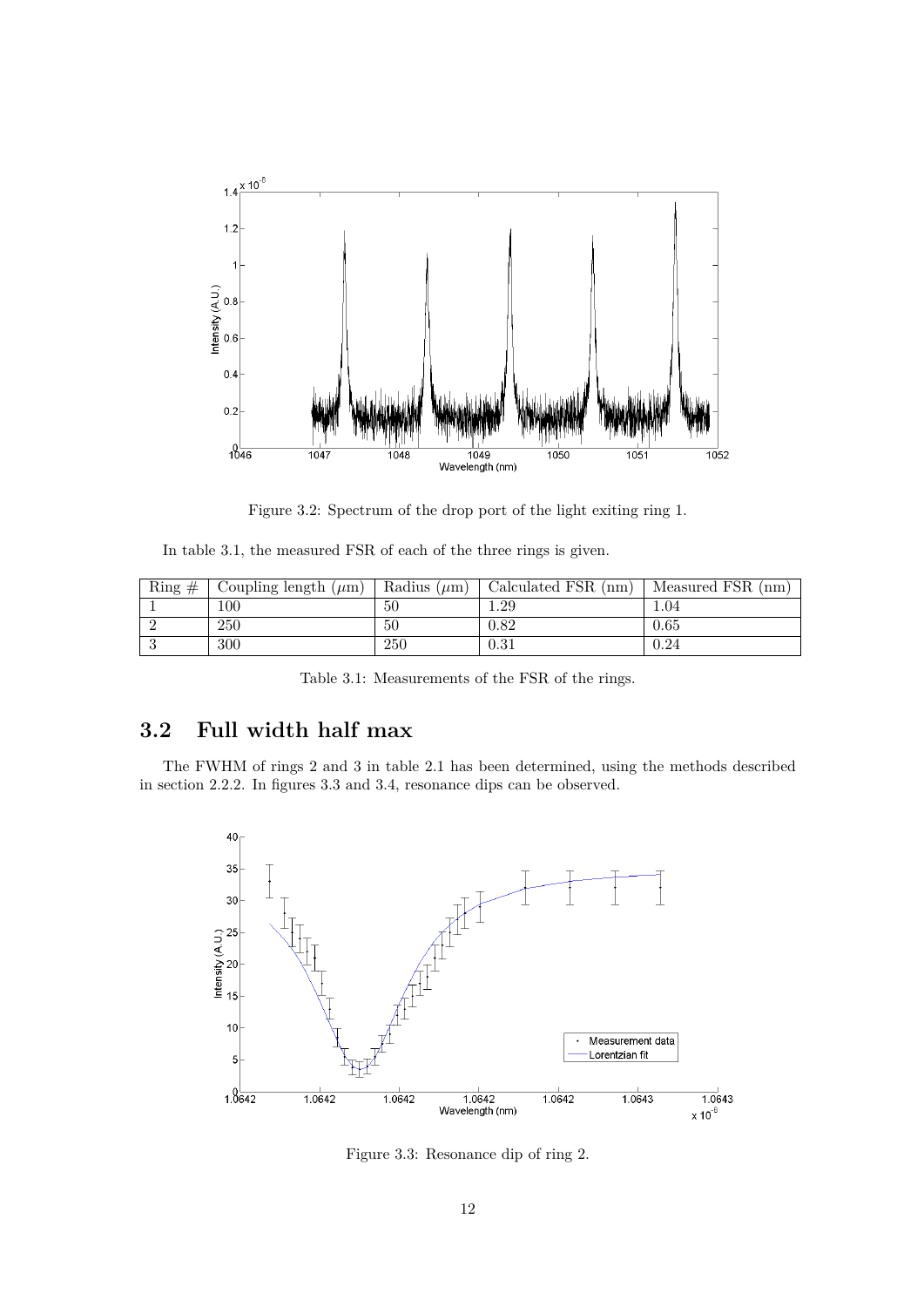

<span id="page-14-0"></span>Figure 3.4: Resonance dip of ring 3.

In figure [3.3,](#page-13-3) a Lorentzian function has been fitted to the results. In figure [3.4,](#page-14-0) the double dip prevented such a fitting method, so the FWHM has been determined manually. The double dip is likely caused by a higher order mode, which has a slightly different effective refractive index.

| Ring<br># | Measured FSR $(nm)$ | Measured FWHM<br>(nm) | Finesse | Q-factor | Buildup   |
|-----------|---------------------|-----------------------|---------|----------|-----------|
|           | $0.65\,$            | 0.014                 | 45.9    | 69800    | 14.6      |
|           | $\rm 0.24$          | 0.035                 | 6.9     | 10400    | ററ<br>∠.∠ |

Table 3.2: Results.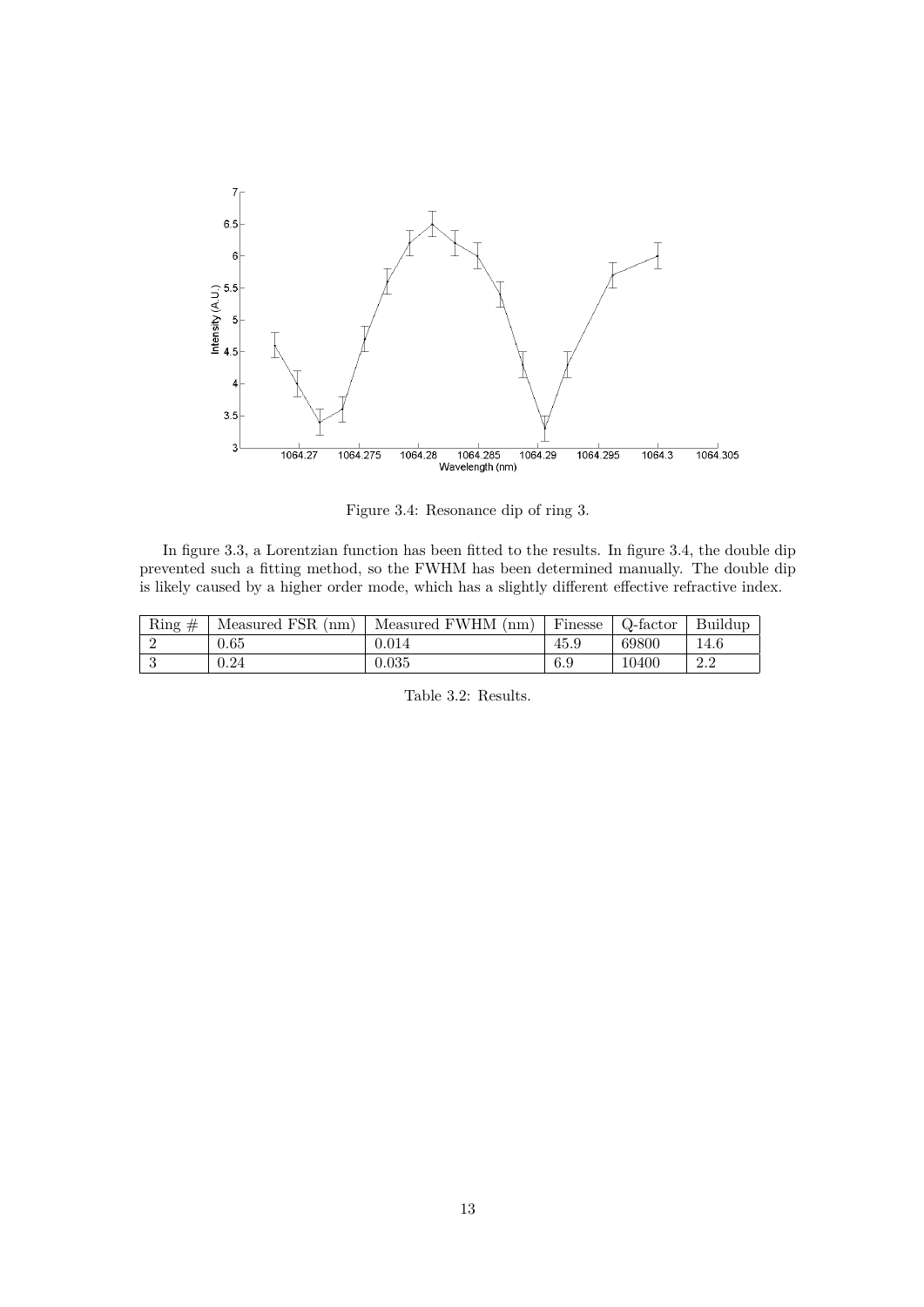# <span id="page-15-0"></span>**Discussion and Conclusion**

The goal of the experiment was to develop a method for measuring the quality of ring resonators. This has been achieved by measuring the spectral distance between resonances (FSR) and by measuring the spectral width of a resonance. The measured values of the FSR consistently differ from the calculated values by about 25%. This can be explained by a variety of factors. However, we expect that this discrepancy occurs because the exact  $n_{eff}$  is not known. The finite element calculations that were performed to determine the value for  $n_{eff}$  showed rather different values for small material and optical differences. The thermal effects, as described in section [1.2.1,](#page-6-0) have been observed at high laser powers (*>*100mw). These effects have not been observed during the characterisation process, as the low laser power used did not yield enough absorption losses to significantly heat the ring.

Our results suggest that if light can be coupled into the waveguide efficiently, it should be possible to observe nonlinear effects in the resonators.